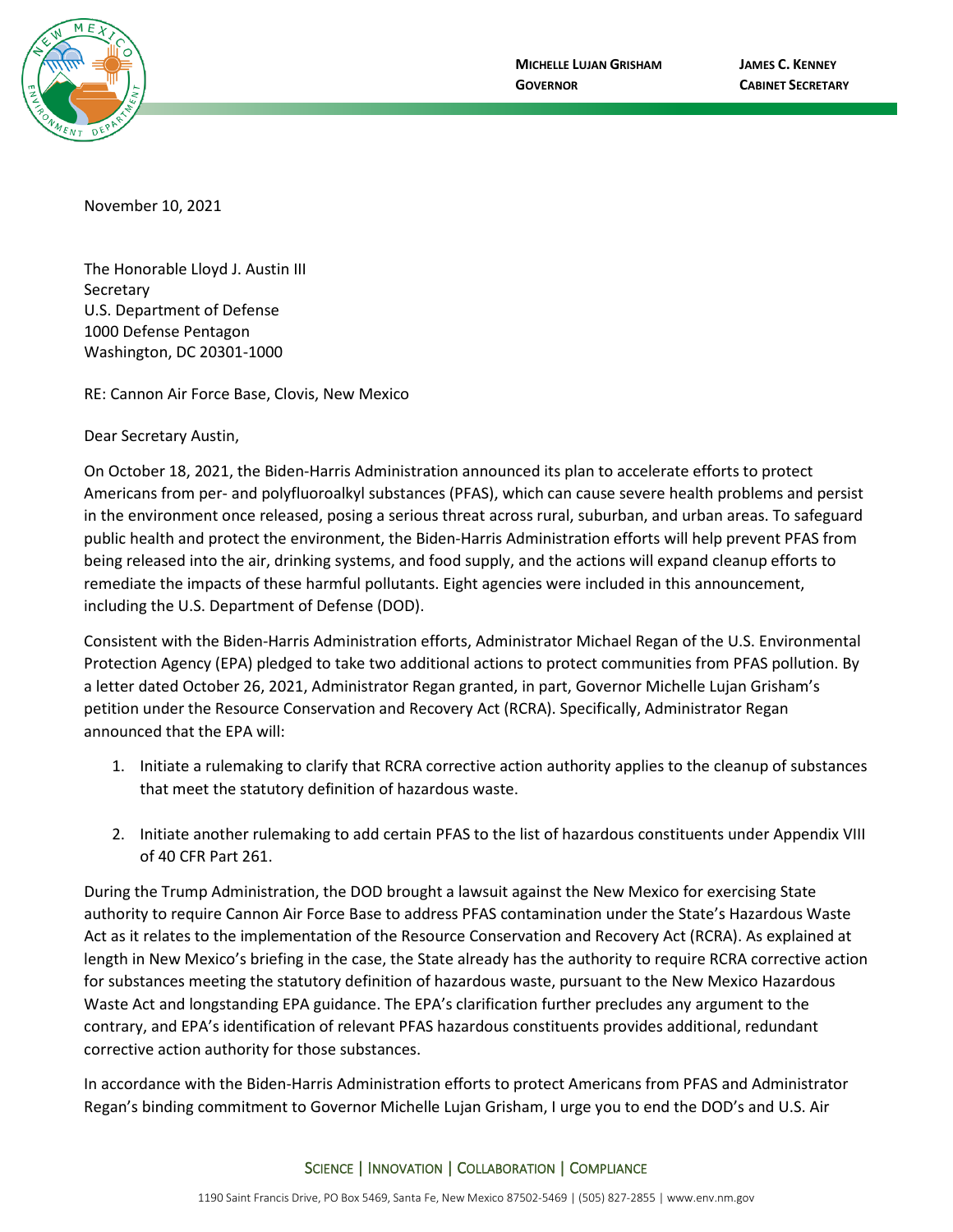November 10, 2021 Page 2 of 2

Force's litigation efforts and begin working cooperatively with New Mexico to comply with federal and state law by implementing RCRA corrective action. Continued insistence on the Trump Administration's litigation is untenable and indefensible as a matter of public policy, good governance, and simple conscience.

We appreciate the efforts of the Biden-Harris Administration to protect public health and the environment from PFAS. Ending the lawsuit and working with New Mexico under RCRA will demonstrate DOD's commitment to those same goals for New Mexicans.

I remain committed to working with you and your staff on PFAS remediation in New Mexico. Please feel free to contact me at (505) 470-6161 or [James.Kenney@state.nm.us](mailto:James.Kenney@state.nm.us) or contact Bruce Baizel, General Counsel, at (505) 490-5427 or [Bruce.Baizel@state.nm.us.](mailto:Bruce.Baizel@state.nm.us)

Sincerely,

Digitally signed by James Kenney Date: 2021.11.10 07:10:00 -07'00'

James C. Kenney Cabinet Secretary

Enclosure

Cc: Bruce Baizel, General Counsel, New Mexico Environment Department, [Bruce.Baizel@state.nm.us](mailto:Bruce.Baizel@state.nm.us) Courtney Kerster, Senior Advisor, Office of Governor Michelle Lujan Grisham; [Courtney.Kerster@state.nm.us](mailto:Courtney.Kerster@state.nm.us)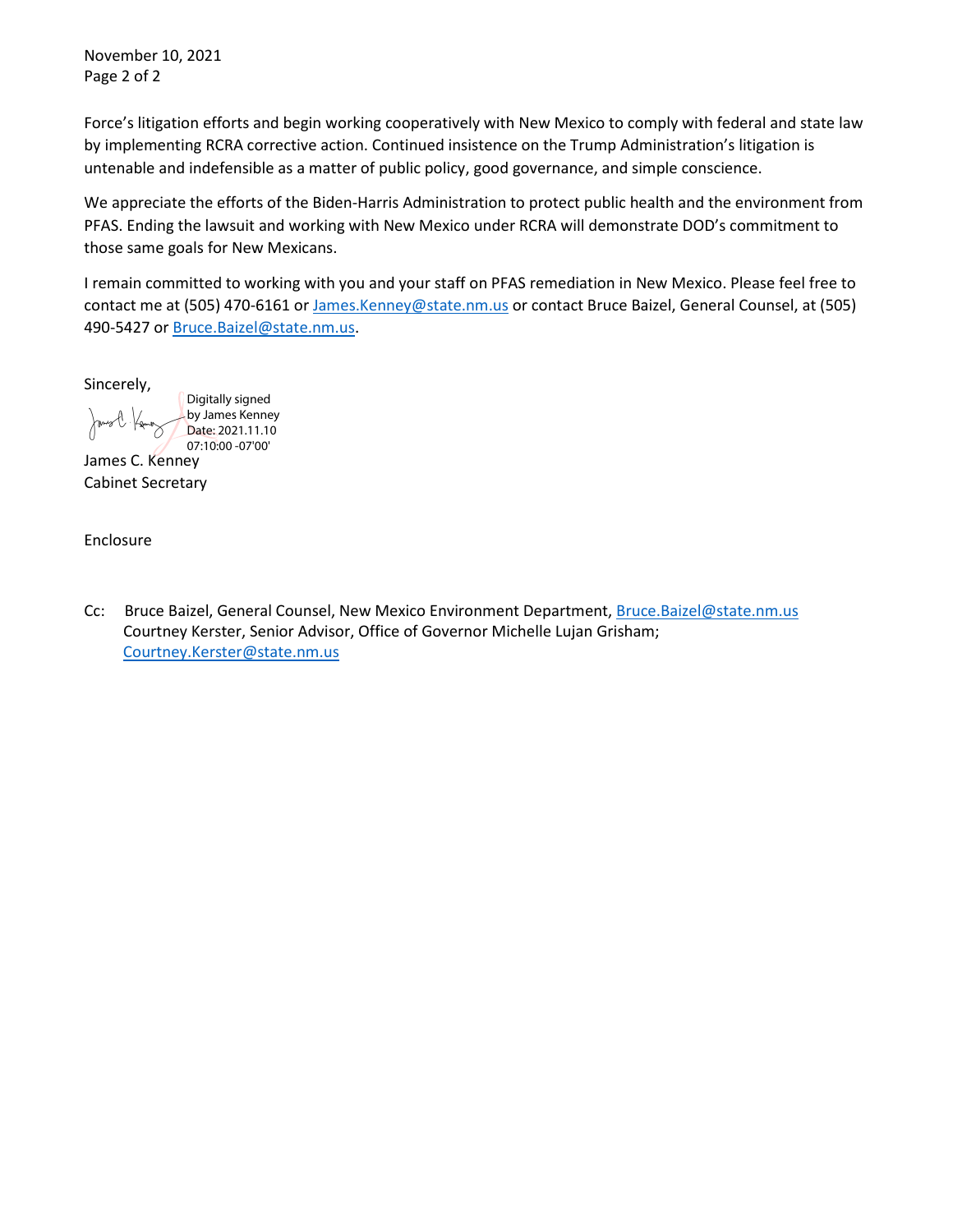

## UNITED STATES ENVIRONMENTAL PROTECTION AGENCY

WASHINGTON, D.C. 20460

OCT 2 6 2021

THE ADMINISTRATOR

The Honorable Michelle Lujan Grisham Governor of New Mexico New Mexico State Capitol 490 Old Santa Fe Trail, Room 400 Santa Fe, New Mexico 87501

Dear Governor Lujan Grisham:

With this letter, the U.S. Environmental Protection Agency is acting upon your petition of June 23, 2021. In the petition, you requested that perfluoroalkyl and polyfluoroalkyl substances be listed as hazardous wastes, either individually or as a class, under Subtitle C of the Resource Conservation and Recovery Act.

The EPA and the Biden-Harris Administration appreciate your leadership on this issue and share your concerns about the risks of PFAS-containing wastes in New Mexico and across the country. Our agency is committed to working in close collaboration with states to protect Americans from these chemicals, which can cause severe health problems and persist in the environment once released, posing a serious threat across rural, suburban and urban areas. We are proud to be part of President Biden's governmentwide approach to tackling PFAS.

On October 18, 2021, the EPA announced a comprehensive Strategic Roadmap to deliver protections from PFAS by advancing concrete actions that address the full lifecycle of these chemicals. In response to your petition the EPA will be initiating the rulemaking process for two additional actions to address PFAS under RCRA and intends to propose a partial grant of your petition.

First, the EPA will initiate the rulemaking process to propose adding PFOA, PFOS, PFBS and GenX as RCRA Hazardous Constituents under 40 CFR Part 261 Appendix VIII by evaluating the existing data for these chemicals and establishing a record to support such a proposed rule. RCRA Hazardous Constituents are subject to corrective action requirements at hazardous waste treatment, storage, and disposal facilities, and such a listing would also be a fundamental part of any subsequent hazardous waste listing determination. Specifically, the addition of one or more PFAS chemicals to 40 CFR Part 261 Appendix VIII is a necessary component of a hazardous waste listing determination under 40 CFR 261.11(a)(3), and efforts undertaken to add PFAS constituents to Appendix VIII would help advance any longer-term process to make a hazardous waste listing determination in the future.